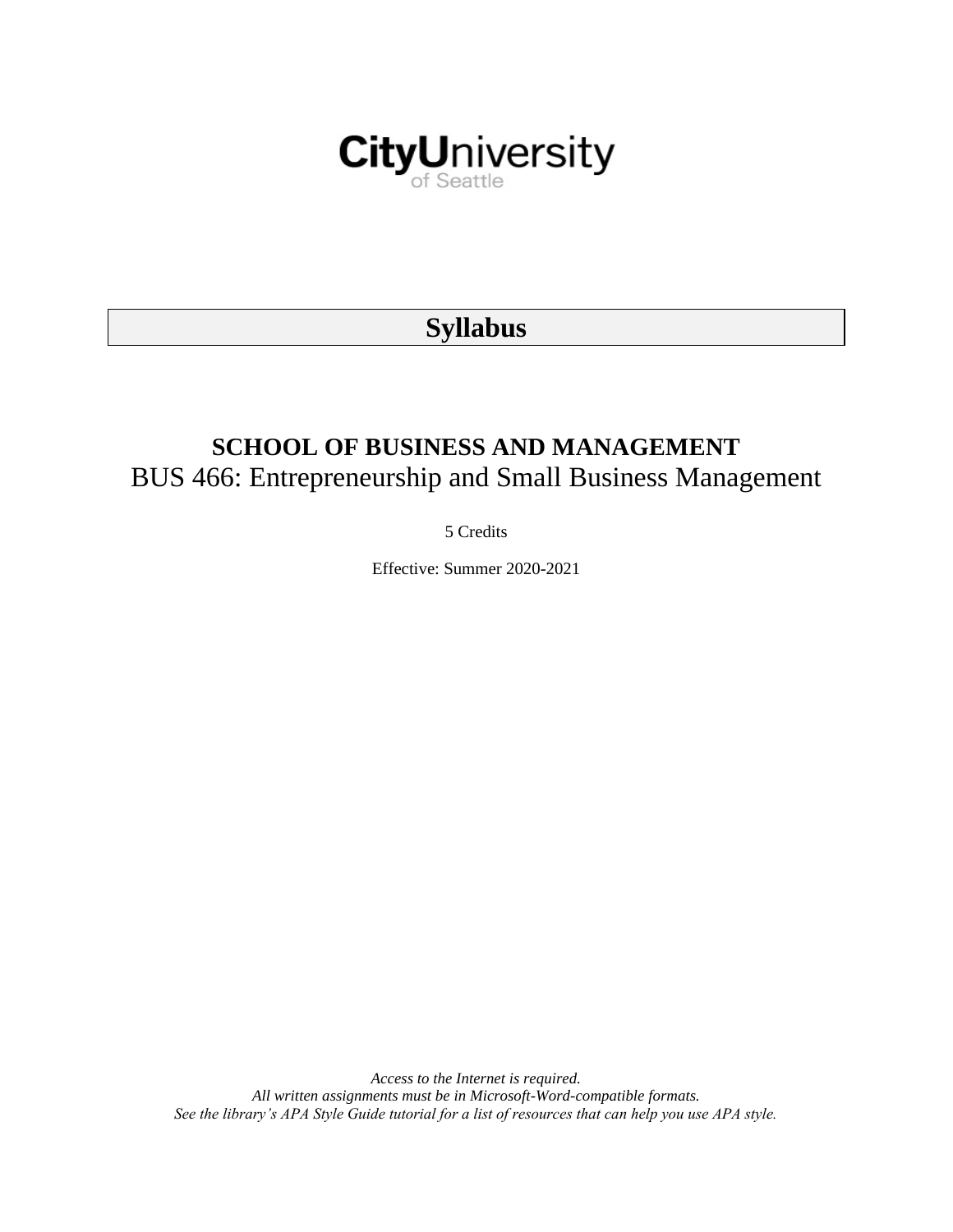# **FACULTY**

Faculty Name: FACULTY NAME

Contact Information: CONTACT INFORMATION

### [INSTRUCTOR MAY INSERT PERSONAL MESSAGE IF DESIRED]

# **COURSE DESCRIPTION**

This course provides an introduction to entrepreneurship whether a new venture, a small business, or a new initiative in an existing company. Topics include business planning, financing, market development, operations, management, legal issues, and social responsibility as they relate to starting and running an entrepreneurial venture or small business. Topics are presented in the context of developing an overall new venture business plan where students will develop a plan for a real or imaginary business.

# **COURSE RESOURCES**

Required and recommended resources to complete coursework and assignments are found on the course [Reading List.](https://nam03.safelinks.protection.outlook.com/?url=https%3A%2F%2Fcityu.alma.exlibrisgroup.com%2Fleganto%2Flogin%3Fauth%3DSAML&data=04%7C01%7CMMara%40cityu.edu%7C70673ce0fe0144040eda08d87472e204%7Cb3fa96d9f5154662add763d854e39e63%7C1%7C0%7C637387384066198115%7CUnknown%7CTWFpbGZsb3d8eyJWIjoiMC4wLjAwMDAiLCJQIjoiV2luMzIiLCJBTiI6Ik1haWwiLCJXVCI6Mn0%3D%7C1000&sdata=JbwP%2Fm5Q%2BMgIUWa%2FXceos%2BoiLv0DX%2B%2FL%2BNGNMbX9P8E%3D&reserved=0) The reading list can be found under Course Information in Blackboard as well as from the library homepage.

Note: Required resources that must be purchased by the student are tagged "Purchase from a vendor of your choosing." Required resources with a direct link, "Available through CityU Library", are available at no cost to students.

Students in Canada will see required resources they need to purchase tagged "Purchase from the Canadian Bookstore." Students outside the U.S. and Canada should contact their advisor or textbook coordinator for additional information.

# **CITYU LEARNING GOALS**

This course supports the following City University learning goals:

• Strong communication and interpersonal skills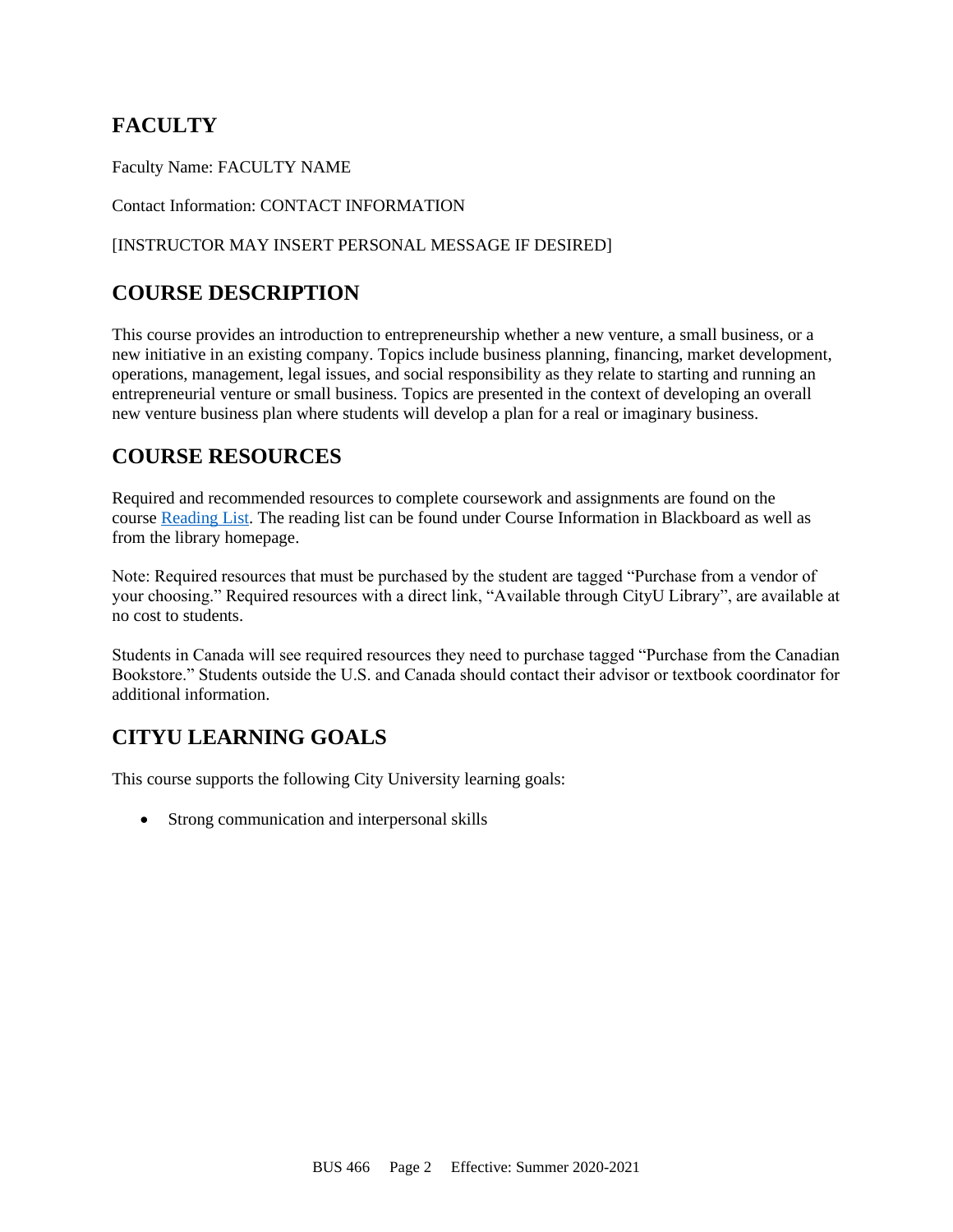# **COURSE OUTCOMES**

In this course, learners:

- Apply design thinking to translate broadly defined opportunities into actionable innovation possibilities and recommendations for key stakeholders and their organizations.
- Utilize the Business Model Canvas to systematically reflect on a proposed business model.
- Examine planning from an entrepreneurial perspective.
- Demonstrate how to interview and communicate with potential customers in order to better understand their needs and convert observation data to insights.
- Develop a pitch deck to communicate a start-up's business description, value proposition, market opportunity, and revenue potential.

# **CORE CONCEPTS, KNOWLEDGE, AND SKILLS**

- Practicing entrepreneurship
- Social entrepreneurship
- Business models and plans
- Small business management
- Entrepreneurial mindset
- Business model canvas
- Pitch deck
- Design thinking
- Franchising
- Bootstrapping for resources
- Learning from failure, testing, and experimentation

# **OVERVIEW OF COURSE GRADING**

The grades earned for the course will be derived using City University of Seattle's decimal grading system, based on the following:

| <b>Overview of Required Assignments</b>                 | % of Final Grade |
|---------------------------------------------------------|------------------|
| <b>Instructor Determined Assignments and Activities</b> | 20%              |
| <b>Pitch Presentation</b>                               | 20%              |
| Group Presentation: Design Thinking                     | 30%              |
| Team Report: Applying the Business Model Canvas (BMC)   | 30%              |
| <b>TOTAL</b>                                            | 100%             |

# **SPECIFICS OF COURSE ASSIGNMENTS**

The instructor will provide grading rubrics that will provide more detail as to how this assignment will be graded.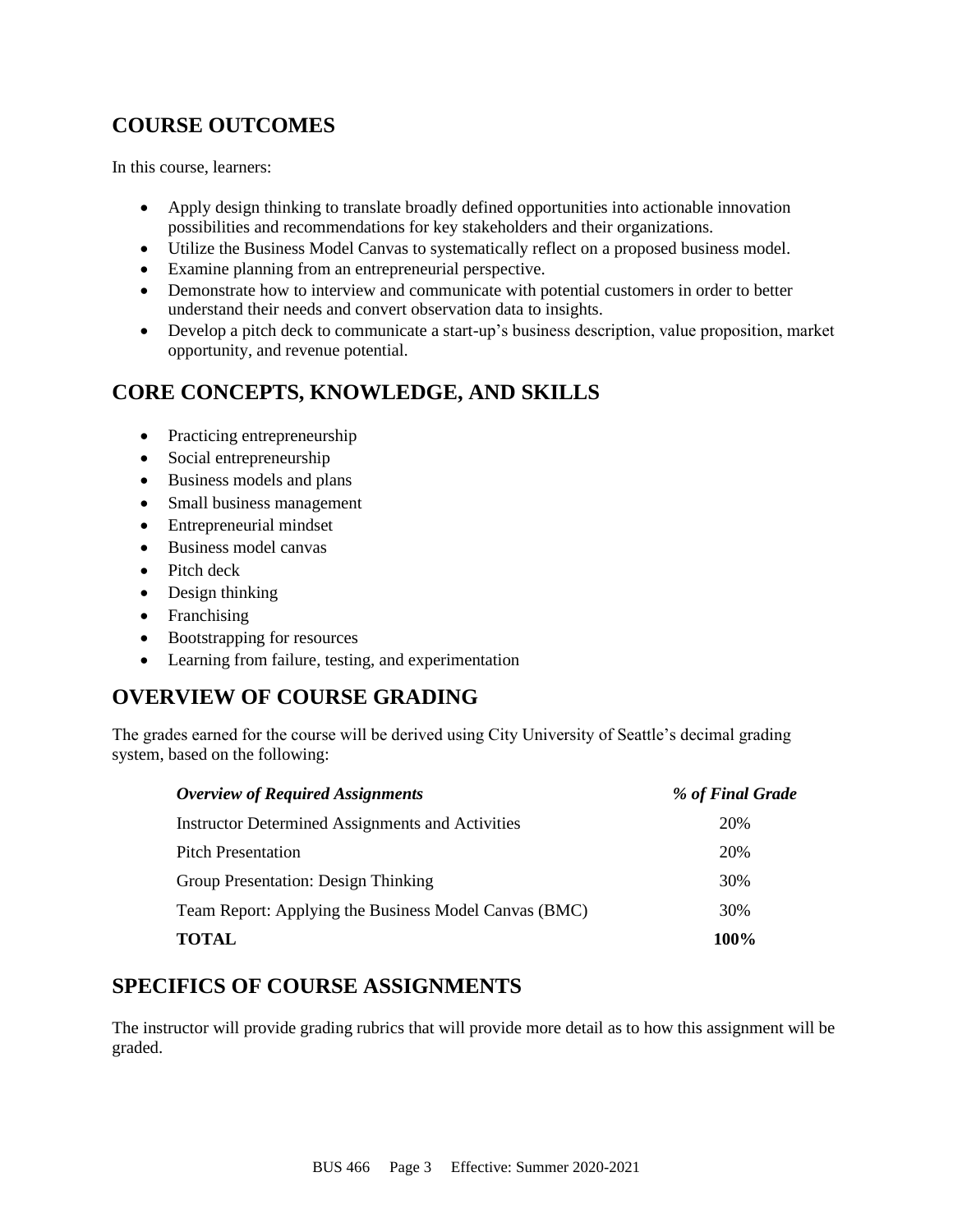### **Instructor Determined Assignments and Activities**

Whether in class, online, or in a mixed mode setting, students will be graded on their participation in classroom discussions; ability to present, explain, or defend alternative viewpoints; and the degree to which they have mastered the concepts and principles inherent in the study of business management. Written work will be assessed not only on relevance to the subject presented, but also on adherence to good written form, APA style, and professional presentation. The instructor may also choose to create additional activities to support learning in the classroom or online.

| <b>Components</b>            | % of Grade |
|------------------------------|------------|
| <b>Quality of Responses</b>  | 40%        |
| <b>Quantity of Responses</b> | 40%        |
| <b>Timeliness</b>            | 20%        |
| <b>TOTAL</b>                 | 100%       |

### **Pitch Presentation**

Students will create a pitch deck and pitch their business idea to the class in a thoughtful, engaging presentation, using the guidance in the required textbook. The instructor will provide a template to help students structure their pitch deck more effectively. This template serves a general outline; therefore, students will need to adjust various sections of their presentation based upon the nature of the idea and relevant concepts. Students will utilize an evaluation form to provide one another written, anonymous, and constructive feedback on their presentations. The instructor will use the completed evaluation forms as a key source to grade individual presentations. This presentation should consist of 15-20 slides (15-20 minutes including Q&A) including a cover page, an agenda slide, and references. This will be a narrated presentation. Online students should record and link their voice to the slides. Students who attend class in person will be required to present their pitch deck live to their peers and the instructor. APA writing conventions should be followed with a minimum of five (5) sources referenced and cited.

| <b>Components</b>                                    | % of Grade |
|------------------------------------------------------|------------|
| <b>Audio/Visual Presentation</b>                     | 30%        |
| Critical Thinking & Analysis                         | 40%        |
| <b>Assignment Requirements</b>                       | 10%        |
| Style Including Structure, Flow, Grammar, & Spelling | 10%        |
| APA                                                  | 10%        |
| <b>Total</b>                                         | 100%       |

### **Group Presentation: Design Thinking**

As a team, students should assume that they are a consulting team that has been hired by an organization needing their expertise. The team will select the organization of interest at the beginning of the quarter and submit their choice to the instructor for approval. Once approved, students will be tasked with identifying the next opportunity and developing a completely new offering that is part of an overall larger experience (e.g., an existing service, product line, domain of operations), which is ultimately designed to create value for a specific, targeted set of people. Additionally, students should consider how their ideas will make the world a better place (at least for the target customers) and will not just be more "stuff" for them to purchase and consume. Throughout the project, each team's deliverables should be thorough and professional, utilizing the various concepts covered in the course.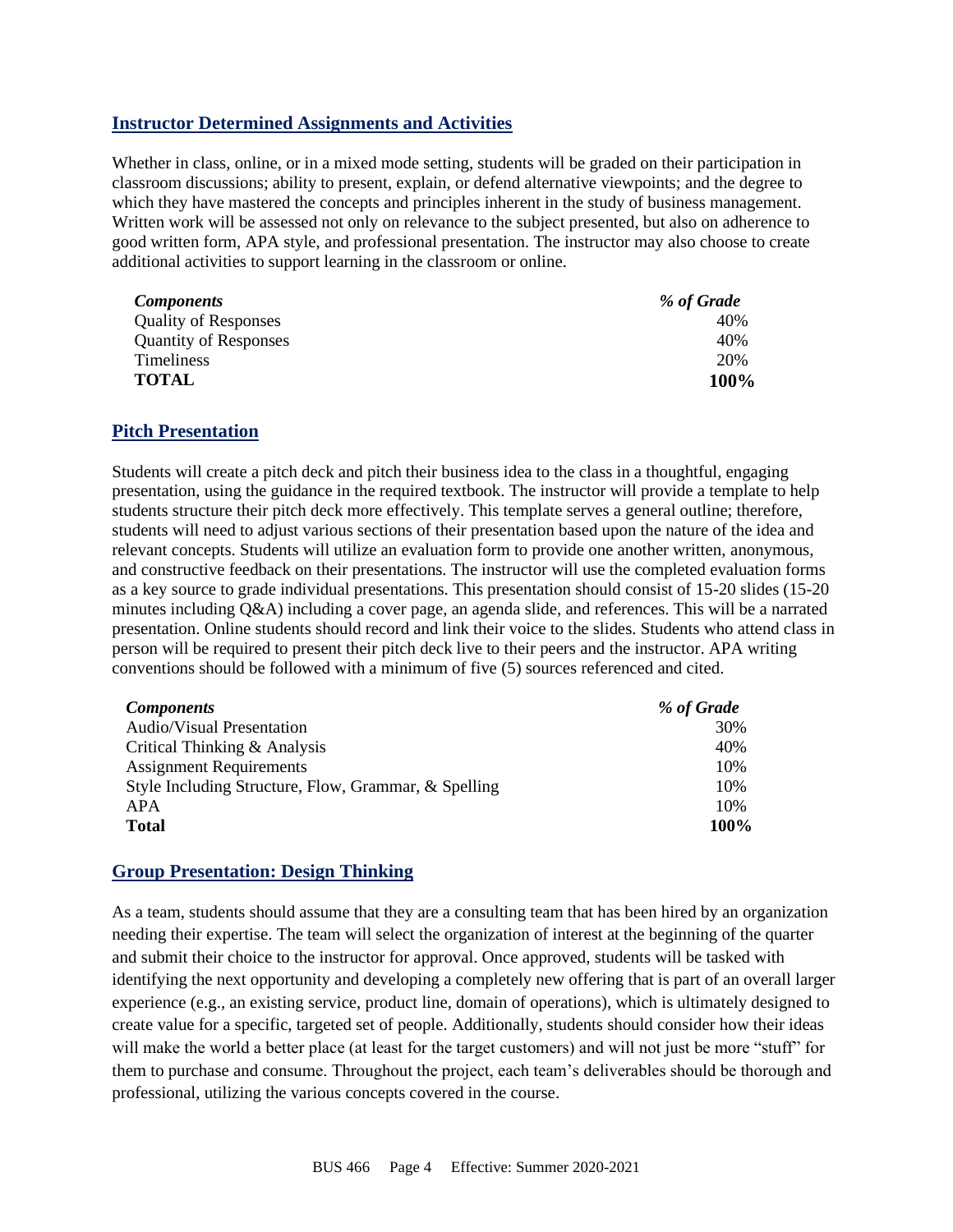#### **Phase 1 - Building Empathy: Immerse & Plan Research**

In this phase, students should explore the persona and context identified for the project. Using available data as a secondary research tool and any other information that team members might already know about the population and context of interest, students should begin immersing themselves into how this persona currently experiences the specific and related contexts under consideration. It is critical to explore and capture as many thoughts as possible. As students immerse themselves into the persona and context, they will also be designing the qualitative, immersive research that they will conduct with participants who align with their persona as closely as possible. Using immersive techniques, students will actually go out and gather insights about their persona and the experiences associated with the selected context. Data collection should help validate/invalidate, refine, and guide the next steps of the project. Once the research design is finalized, the team should immediately dive into actual research with participants.

#### **Phase 2 - Defining the Challenge: Analyze Insights & Create Challenge Statements**

Using proper frameworks, students will conduct an in-depth analysis of the insights they gathered. In short, they will be attempting to organize all of their findings to uncover common and/or interesting themes. The evaluation should focus on key insights and clearly articulate conclusions that team members have begun to make. Ultimately, team members will need to create a challenge statement that will be the guiding force behind the development of their solution ideas.

#### **Phase 3 - Ideating, Prototyping, & Testing**

In this phase, students will develop a number of different solution ideas and then create rough, rapid prototypes to visually/physically represent two or three of their leading ideas (which could be a combination of several ideas they have created). The team will then take its rapid prototypes or their visual representation back out to the research participants to gather their feedback and refine the team members' ideas.

#### **Phase 4 - Present Leading Idea(s)**

Based on the feedback that the team receives from its participants, team members should refine their solution ideas and develop a set of refined prototypes that visually represent the leading idea(s). The team should make the prototypes or their visual representation as realistic as possible, considering the various forms and modes of interaction. Students should also speak to any business model changes, so that all important impacts can be considered. In presenting the model and prototypes, team members should consider and include information that is relevant from the previous phases of the project as well as any additional information that will help to understand and provide critiques on the proposed ideas.

For the final phase of the project, the team is required to consolidate their key findings and output from earlier phases into one coherent and cohesive final presentation, including the addition of information associated with the final product or service prototype development. This presentation should consist of 15-20 slides (15-20 minutes including Q&A) including a cover page, an agenda slide, and references. This will be a narrated presentation. Online students should record and link their voice to the slides. Students who attend class in person will be required to present their pitch deck live to their peers and the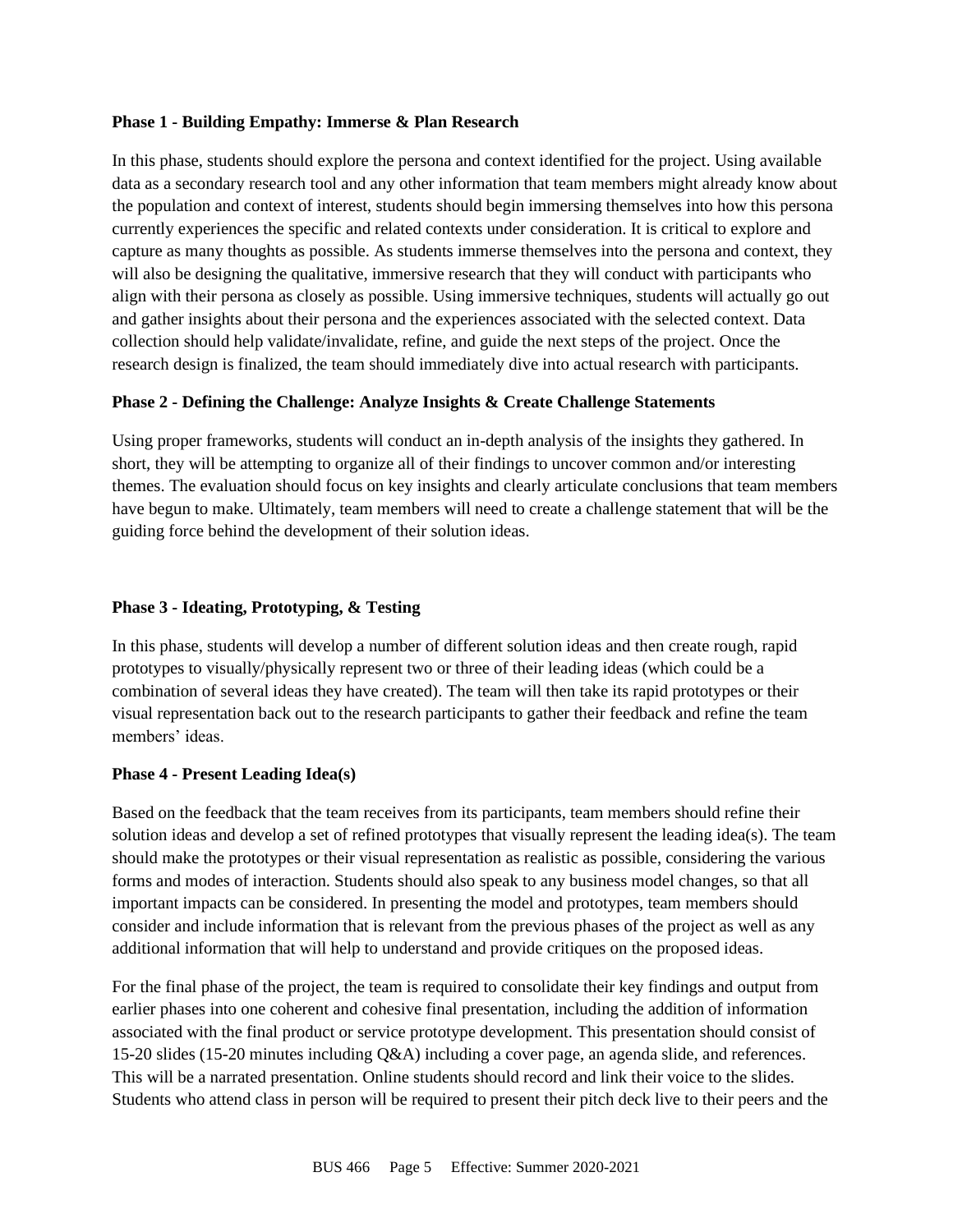instructor. APA writing conventions should be followed with a minimum of five (5) sources referenced and cited. While this is a group presentation, peer reviews can significantly affect the final individual score on this project.

| <b>Components</b>                                    | % of Grade |
|------------------------------------------------------|------------|
| <b>Audio/Visual Presentation</b>                     | 20%        |
| Critical Thinking & Analysis                         | 25%        |
| <b>Assignment Requirements</b>                       | 20%        |
| Style Including Structure, Flow, Grammar, & Spelling | 10%        |
| APA                                                  | 10%        |
| <b>Team Contribution</b>                             | 15%        |
| <b>Total</b>                                         | 100%       |

## **Team Report: Applying the Business Model Canvas (BMC)**

This assignment consists of two (2) primary phases. In phase 1, students are required to use the business model canvas template that is provided or approved by the instructor to develop a business model canvas for an idea, which has been generated and selected by all team members. In this phase, the completed template will represent the initial draft of the final model. At a minimum, students should fill in key sections of the template including hypotheses and client/audience segment(s) based upon some preliminary research. Students will submit the initial BMC draft by the assigned due date (see course schedule) to receive the instructor's feedback.

Once students have completed as much of their BMC as possible, in phase 2, they will interview a number of individuals who fall into the selected segments. The primary objective of conducting these interviews is to validate the initial hypotheses, customer segment(s), and other components of the BMC. Students must be clear to identify the need that their project will meet in order to validate the components of the BMC properly. During the interviews, students should not ask directly whether the interviewee would support their project; the goal should be to determine whether the interviewee has a need for the idea. Some questions to consider include "Do the targeted clients/users need the proposed product or service?" "Will they use and actively support it?" "How much would they pay for it?"

### **Final Report**

The final submission will include the complete BMC with detailed descriptions for each component. The report should present a fully developed picture of the business and reflect an in-depth understanding of the business model canvas concept. Students should keep track of the changes they make following the interview and validation step as well as their justification for making the changes. Proof of validations (e.g., interviews, surveys, business contact information etc.) must be submitted within the final report as appendices. The report will be 5-7 pages (excluding cover page and reference page); APA writing conventions should be followed with a minimum of three (3) sources referenced and cited.

| <b>Components</b>                                    | % of Grade |
|------------------------------------------------------|------------|
| Requirements for the Business Model Canvas           | 30%        |
| Analysis                                             | 30%        |
| Style Including Structure, Flow, Grammar, & Spelling | 10%        |
| APA                                                  | 10%        |
| <b>Team Contribution</b>                             | 20%        |
| <b>Total</b>                                         | 100%       |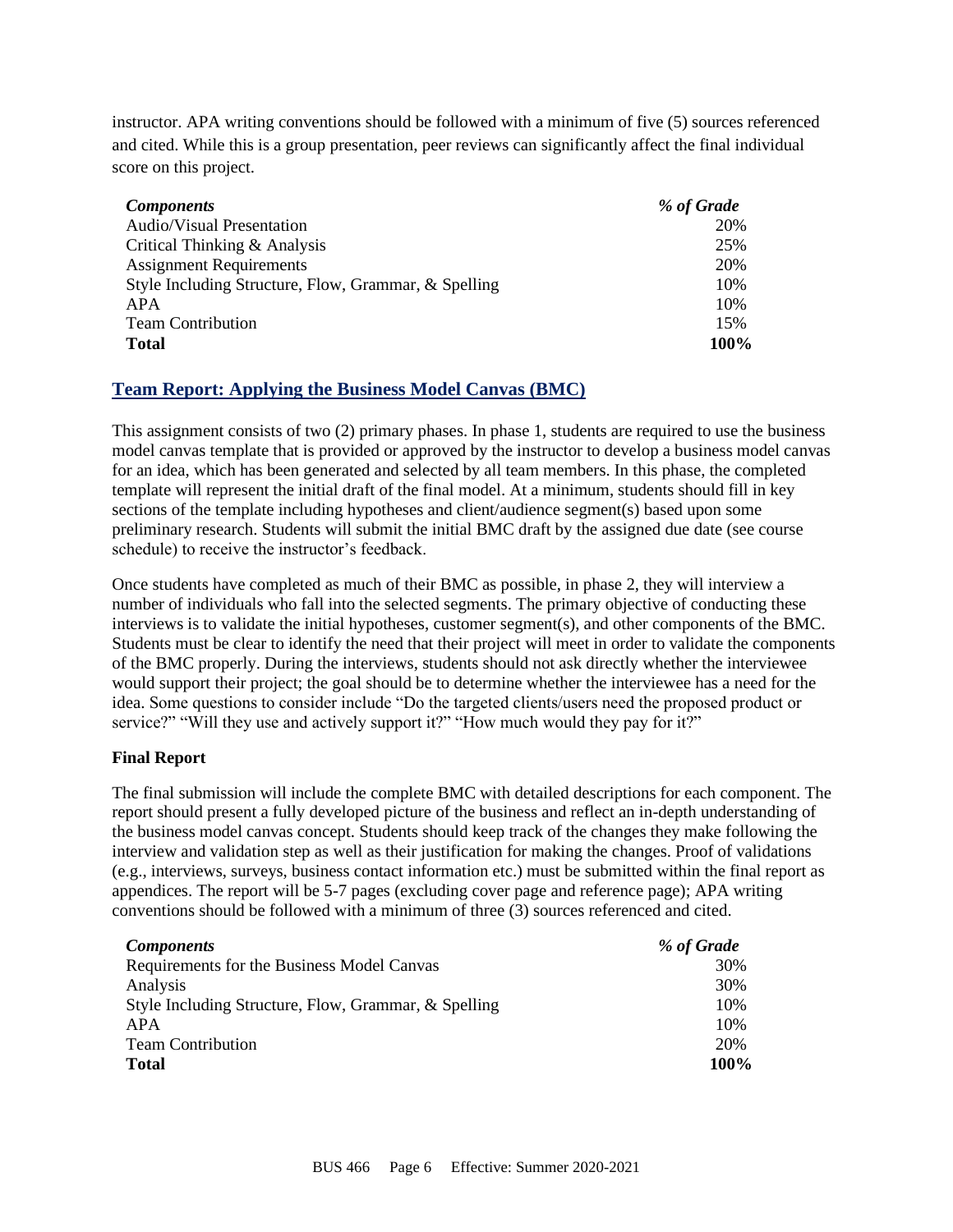# **COURSE POLICIES**

### **Late Assignments**

A critical aspect of management is to meet predefined deadlines. Therefore, all assignments are expected to be submitted when due. No late assignments are accepted. Life-situations do occur. When an issue arises coordinate with the instructor PRIOR TO the assignment's due date and the due date may be adjusted. It is in the best interest of the student to ensure that all assignments are submitted on time.

### **Participation**

Class participation will be evaluated during class. Participation includes being prepared for class discussions and contributing meaningful content when appropriate. It also includes individual effort contributed to team projects.

### **Professional Writing**

Assignments require error-free writing that uses standard English conventions and logical flow of organization to address topics clearly, completely, and concisely. CityU requires the use of APA style.

# **UNIVERSITY POLICIES**

You are responsible for understanding and adhering to all of City University of Seattle's academic policies. The most current versions of these policies can be found in the [University Catalog](http://www.cityu.edu/catalog/) that is linked from the CityU Web site.

### **Title IX Statement**

City University of Seattle and its faculty are committed to supporting our students and seeking an environment that is free of bias, discrimination, and harassment. If you have encountered any form of sexual misconduct (e.g. sexual assault, sexual harassment, stalking, domestic or dating violence), we encourage you to report this to the University. If you speak with a faculty member about an incident of misconduct, that faculty member must notify CityU's Title IX coordinator and share the basic fact of your experience. The Title IX coordinator will then be available to assist you in understanding all of your options and in connecting you with all possible resources on and off campus.

To view CityU'S sexual misconduct policy and for resources, please visit the [Campus Safety](https://my.cityu.edu/department/campus-safety/) an[d Title IX](https://my.cityu.edu/titleix/) Page in the my.cityu.edu portal.

### **Scholastic Honesty**

Scholastic honesty in students requires the pursuit of scholarly activity that is free from fraud, deception and unauthorized collaboration with other individuals. You are responsible for understanding CityU's policy on scholastic honesty and adhering to its standards in meeting all course requirements. A complete copy of this policy can be found in the [University Catalog](http://www.cityu.edu/catalog/) in the section titled *Scholastic Honesty* under *Student Rights & Responsibilities*.